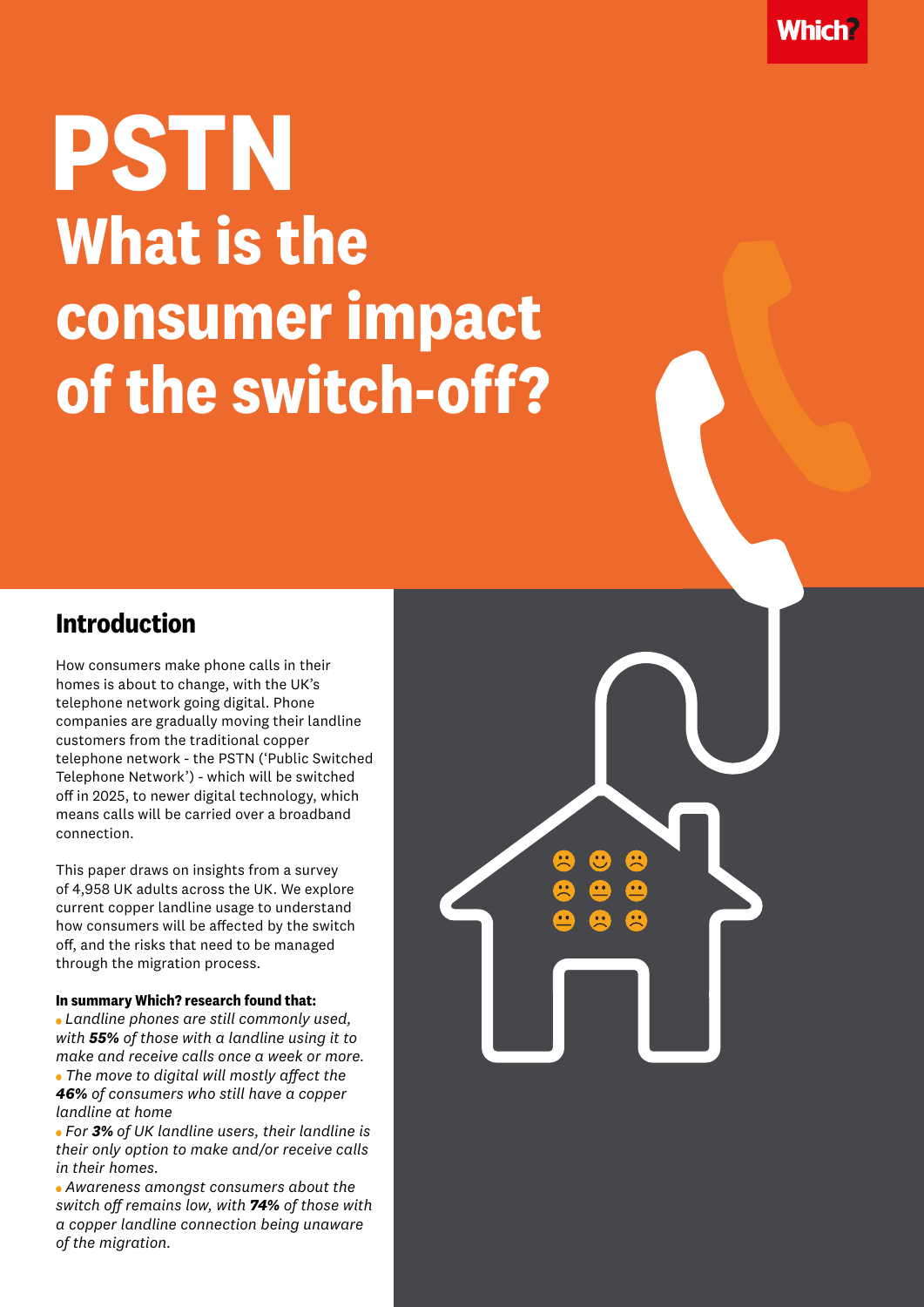

## **Landlines - a thing of the past?**

Whilst mobile phones are unsurprisingly the most commonly used method to make and receive phone calls at home, used by **96%** of consumers, landline phones are still used by **60%** of consumers.

As seen in Figure 1, **more than half (55%)** of those with a landline, use it to make and receive calls once a week or more. There is evidence to suggest this landline use is more frequent in rural areas, with **two thirds (66%)** of landline users in rural housing making or receiving phone calls through their landline each week, compared to 53% of landline users in urban areas.



Whilst there are signs that landline use is common, there are indications that this use is mainly driven by habit rather than necessity. As illustrated in Figure 2, the main drivers for using this include:

 *Being a preferred method of contact for others (49%)*

- *Habit (35%)*
- *Convenience (31%)*



The data also suggests that for many having a landline isn't a deal breaker. The research found **71%** of consumers who currently purchase their landline as a bundle said they would be unlikely to pay for this service separately. This adds further weight behind the theory that, for most people, the move to digital telephony may be more about changing 'the norm' rather than dealing with technical issues like poor (or no) broadband or mobile phone service.